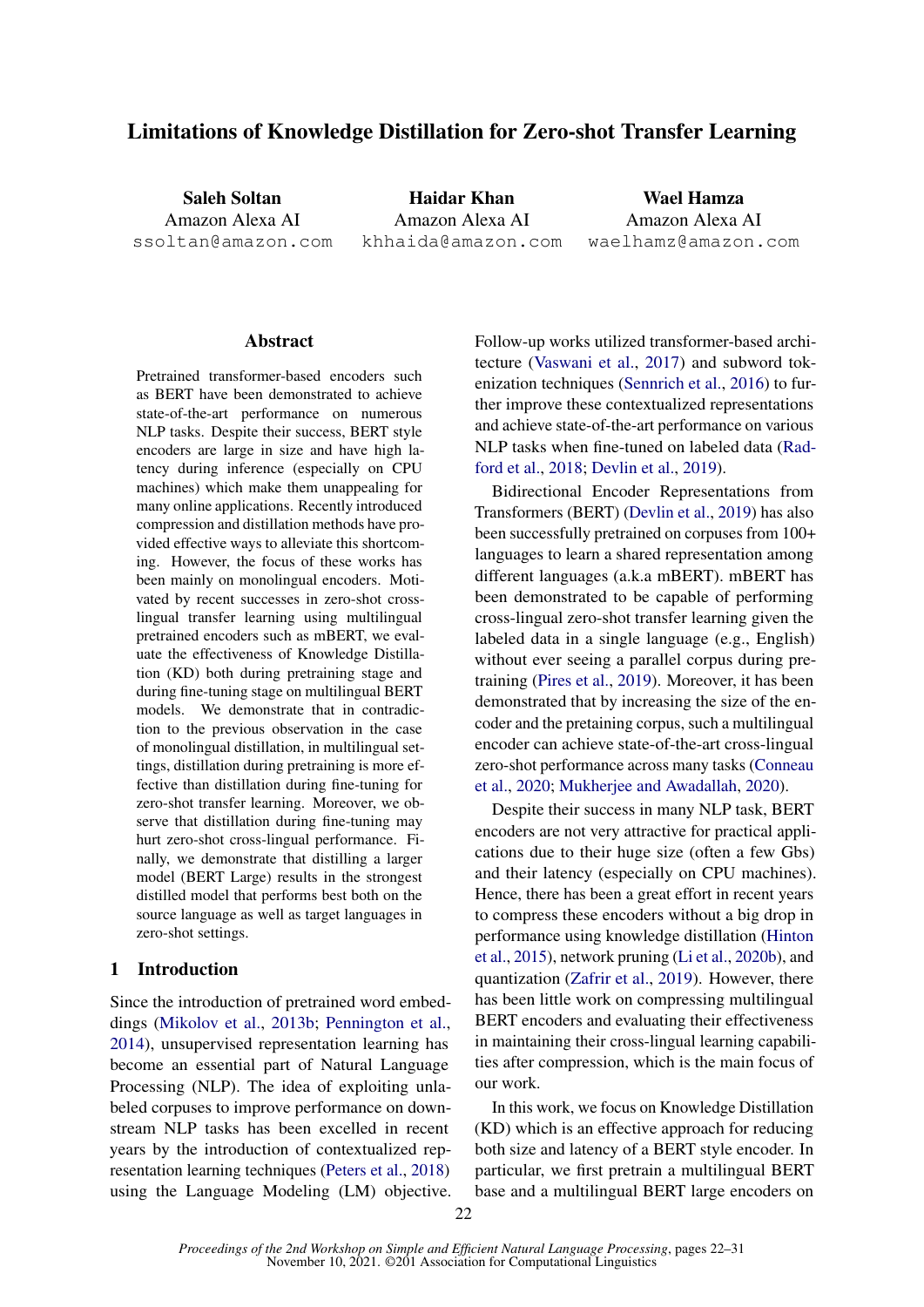Wikipedia data of 8 languages (namely mBERT8 and mBERT8Large) and follow [\(Jiao et al.,](#page-8-6) [2019\)](#page-8-6) to distill them into 4-layer encoders, namely mLean-BERT and mXLeanBERT, respectively (see Table [1\)](#page-2-0). We then compare the zero-shot cross-lingual performance of the student to teacher models on 5 datasets including XNLI, PAWS-X, Wikiann, MultiATIS++, and mTOP (see Table [3\)](#page-4-0) when the models are fine-tuned only on English training data. *We show that mLeanBERT performance degrades by 2-9% on English test sets but by 6-25% on non-English ones (zero-shot) compared to mBERT8. However, mLeanBERT is 0.25-10% better than a similar sized model pretrained with no KD (Vanilla mLeanBERT) on zero-shot performance. Moreover, our results demonstrate that mXLeanBERT (distilled from mBERT8Large) performs better than Vanilla mLeanBERT by up to 18% in zero-shot.*

Finally, we study the effectiveness of distillation during fine-tuning and demonstrate that in contrast to previous observations in monolingual settings [\(Jiao et al.,](#page-8-6) [2019\)](#page-8-6), it can hurt zero-shot crosslingual performance. *In particular, extra distillation during fine-tuning degrades zero-shot crosslingual performance of mLeanBERT by up to 2.5% despite improving or not changing its performance on English test set.*

The main contributions of this work are:

- Evaluating state-of-the-art knowledge distillation method on pretrained multilingual BERT Base and Large models and demonstrating its effectiveness (when done during pretraining) in multilingual settings.
- Demonstrating that in contradiction to monolingual settings, knowledge distillation during fine-tuning mostly hurts zero-shot crosslingual transfer. This argument holds even if knowledge distillation during fine-tuning is the only distillation step (not as a second stage distillation step).
- Pretraining a multilingual BERT large model and utilizing it as the teacher during knowledge distillation to demonstrate that a larger model as teacher results in a stronger distilled model performing better for zero-shot crosslingual transfer.

### 2 Related Work

### 2.1 Cross-lingual Transfer Learning

Transferring a task specific knowledge between different languages has always been an intriguing subject in NLP. Such a transfer is demonstrated to be possible by aligning word embeddings using a limited dictionary of words [\(Mikolov et al.,](#page-8-7) [2013a;](#page-8-7) [Schuster et al.,](#page-9-7) [2019\)](#page-9-7) or even without a dictionary [\(Lample et al.,](#page-8-8) [2018\)](#page-8-8). Aligning sentence representations is also demonstrated to be effective for cross-lingual transfer for sentence level tasks such as Natural Langual Inference (NLI) [\(Conneau](#page-8-9) [et al.,](#page-8-9) [2018\)](#page-8-9).

Despite the success of alignment methods, sharing an encoder for multiple languages is demonstrated to be a more effective way of cross-lingual transfer learning. In particular, [\(Artetxe and](#page-8-10) [Schwenk,](#page-8-10) [2019\)](#page-8-10) showed that by sharing an encoder to learn sentence representations for multiple languages for Machine Translation (MT) can outperform previous methods for sentence level tasks. However, BERT-style pretraining tasks [\(De](#page-8-1)[vlin et al.,](#page-8-1) [2019\)](#page-8-1) on mixed corpus from different languages is shown to be as effective as MT task in cross-lingual transfer without access to any parallel data [\(Siddhant et al.,](#page-9-8) [2020\)](#page-9-8). Moreover, recent work by [\(Conneau et al.,](#page-8-2) [2020\)](#page-8-2) demonstrated that by using larger encoders and larger pretraining corpus, BERT-style pretrained encoders (i.e., XLM-R) can outperform all previous methods on various NLP tasks.

Another recently proposed approach for crosslingual transfer mixes the word alignment approach with encoder sharing to expand a monolingual BERT model to a new language and allow transfer learning [\(Artetxe et al.,](#page-8-11) [2020;](#page-8-11) [Tran,](#page-9-9) [2020\)](#page-9-9). The approach is shown to be as effective as joint pretraining on mixed corpus and mixed vocabulary.

Finally, when available, [\(Lauscher et al.,](#page-8-12) [2020\)](#page-8-12) demonstrated that using a few target language training examples can significantly improve crosslingual performance of pretrained multilingual models.

## 2.2 Model Compression and Distillation

Knowledge distillation is widely used to transfer knowledge from large (teacher) models into small (student) models [\(Ba and Caruana,](#page-8-13) [2014;](#page-8-13) [Hinton et al.,](#page-8-4) [2015\)](#page-8-4). This type of compression has a number of benefits, including reducing model size/latency, semi-supervised learning, and con-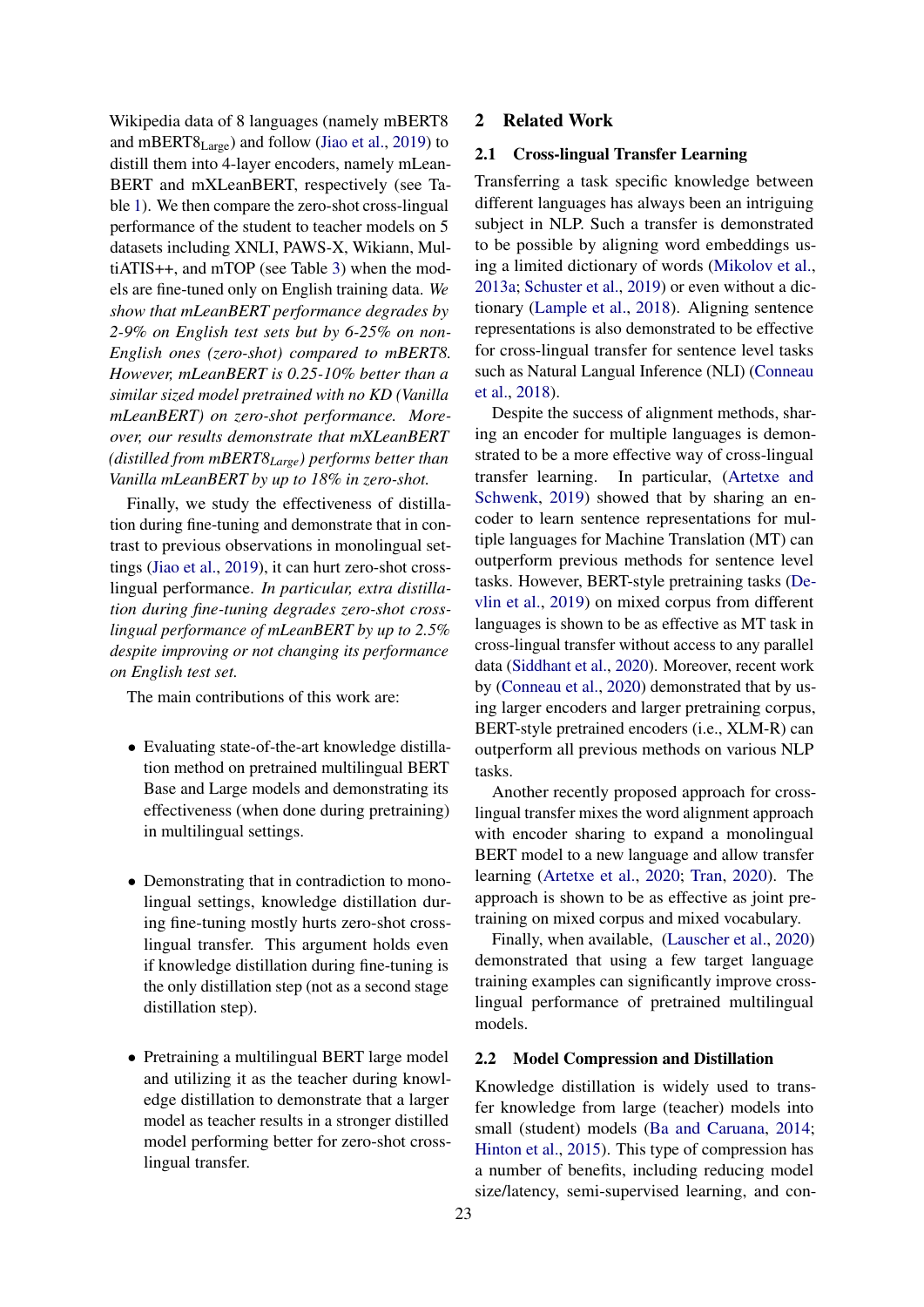<span id="page-2-0"></span>

| <b>Model</b>      | KD? | #lgs | tokenization | L  | $H_m$ | $H_{ff}$ | А  |      | # $\mathbf{params}^*$ |
|-------------------|-----|------|--------------|----|-------|----------|----|------|-----------------------|
| $mBERT8_{Large}$  | no  |      | <b>BPE</b>   | 24 | 1024  | 4096     | 16 | 120k | 302M                  |
| mBERT8            | no  | 8    | <b>BPE</b>   | 12 | 768   | 3072     | 12 | 120k | 85M                   |
| mBERT             | no  | 104  | WordPiece    | 12 | 768   | 3072     | 12 | 110k | 85M                   |
| mXLeanBERT        | yes | 8    | <b>BPE</b>   | 4  | 768   | 1200     | 12 | 120k | 17M                   |
| mLeanBERT         | yes | 8    | <b>BPE</b>   | 4  | 768   | 1200.    | 12 | 120k | 17M                   |
| Vanilla mLeanBERT | no  | 8    | <b>BPE</b>   | 4  | 768   | 1200     | 12 | 120k | 17M                   |

Table 1: List of models.  $L, H_m, H_{ff}, A$  and V denote the number of layers, transformer hidden dimension, feedforward layers' hidden dimension, number of attention heads, and the vocabulary size, respectively. mLeanBERT and mXLeanBERT are distilled (1st stage distillation) from mBERT8 and mBERT8<sub>Large</sub>, respectively. Vanilla mLeanBERT, however, is pretrained normally with no teachers. The same multilingual data is used to pretrain and distill all the models. \*Number of parameters excluding the embeddings.

tinual learning. Previous work has demonstrated successful compression of teachers into students of the same type [\(Kim and Rush,](#page-8-14) [2016;](#page-8-14) [Sanh et al.,](#page-9-10) [2019\)](#page-9-10) as well as into students with different model types and architectures [\(Tang et al.,](#page-9-11) [2019\)](#page-9-11). Depending on the approach, the limits of compression, and the ideal initialization procedure differ substantially [\(Sanh et al.,](#page-9-10) [2019;](#page-9-10) [Yang et al.,](#page-9-12) [2019b;](#page-9-12) [Turc et al.,](#page-9-13) [2019\)](#page-9-13). The resulting student models are shown to preserve many of the attractive qualities of the teacher model and perform better than training the same models without knowledge distillation. Some distillation approaches jointly train the teacher and student, such as in [\(Jin et al.,](#page-8-15) [2019\)](#page-8-15), however we consider the common case of a "fixed" teacher at distillation time in this work.

The most common approach to distillation is output matching between the teacher and the student, where the student is trained to minimize two losses during training; the standard cross-entropy loss and the cross-entropy loss between the teacher output and the student output [\(Hinton et al.,](#page-8-4) [2015\)](#page-8-4). There exists variations of this approach, such as adding loss functions leveraging cues from internal representations of the teacher [\(Jiao et al.,](#page-8-6) [2019;](#page-8-6) [Sun](#page-9-14) [et al.,](#page-9-14) [2019;](#page-9-14) [Aguilar et al.,](#page-8-16) [2020;](#page-8-16) [Romero et al.,](#page-9-15) [2014\)](#page-9-15).

In the context of pretrained models, distillation can be executed directly after teacher pretraining as in [\(Sanh et al.,](#page-9-10) [2019\)](#page-9-10), after teacher fine-tuning, or both [\(Jiao et al.,](#page-8-6) [2019\)](#page-8-6). In an ablation study, [\(Jiao](#page-8-6) [et al.,](#page-8-6) [2019\)](#page-8-6) found that distillation after teacher finetuning (2nd stage) is more important than distillation after teacher pretraining (1st stage). However, the relative importance of the two stages of distillation remains an open question for distilling multilingual models.

Distillation of multilingual models for NER is

explored in [\(Mukherjee and Awadallah,](#page-8-3) [2020\)](#page-8-3) in the setting of 2nd stage distillation, i.e. distillation after finetuning, while 1st stage distillation is not considered. In addition, [\(Mukherjee and Awadal](#page-8-3)[lah,](#page-8-3) [2020\)](#page-8-3) did not investigate the zero-shot performance of the distilled models. In a similar vein, [\(Tan et al.,](#page-9-16) [2019;](#page-9-16) [Wang et al.,](#page-9-17) [2020b;](#page-9-17) [Reimers and](#page-9-18) [Gurevych,](#page-9-18) [2020\)](#page-9-18) distill language-specific models into a combined multilingual machine translation model. In a recent parallel work to ours, [\(Wang](#page-9-19) [et al.,](#page-9-19) [2020a\)](#page-9-19) introduced a new distillation method and demonstrated its effectiveness in multilingual settings. However, they focused on distillation during pretraining and evaluate their model only on XNLI from XTREME benchmarks. Since they used common crawl data for pretraining and a different architecture, their models are not directly comparable to ours.

## <span id="page-2-2"></span>3 Method

#### <span id="page-2-1"></span>3.1 Pretraining

We pretrain two multilingual BERT models, namely *mBERT8Base* and *mBERT8Large*, on 8 languages including English, French, German, Japanese, Hindi, Italian, Spanish and Portuguese. For pretraining, we use Wikipedia data of the corresponding languages. For English, we also add Google Billion Words Corpus [\(Chelba et al.,](#page-8-17) [2014\)](#page-8-17) to the mix. All data are tokenized using a tokenizer that transforms written format to spoken format (e.g., removes casing and punctuation).

We mix and upsample the data following [\(Con](#page-8-18)[neau and Lample,](#page-8-18) [2019\)](#page-8-18). In particular, we sample 500M sentences according to a multinomial distri-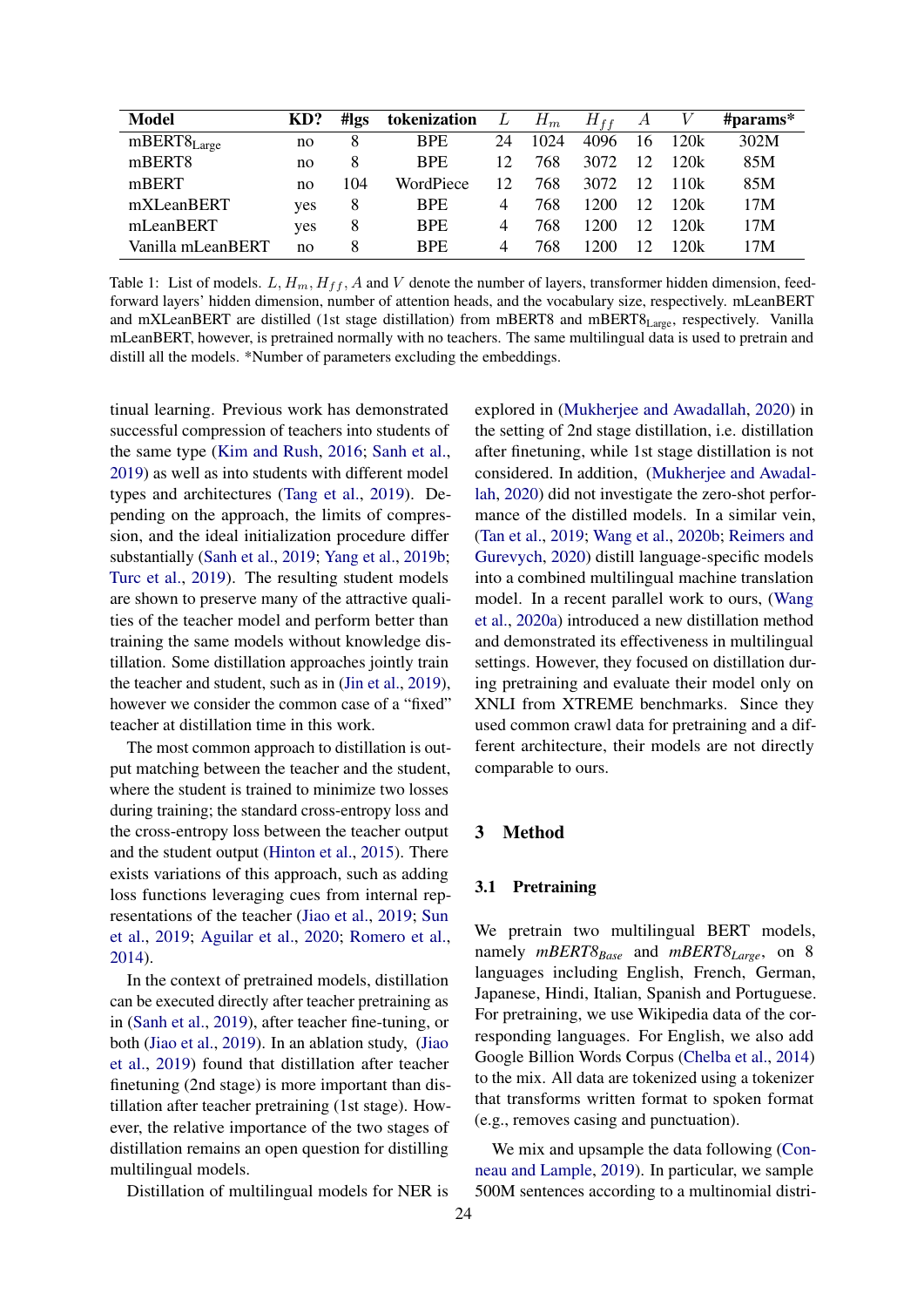<span id="page-3-0"></span>

| Model             | perplexity | #epochs |
|-------------------|------------|---------|
| $mBERT8_{Large}$  | 5.89       |         |
| mBERT8            | 6.78       |         |
| mXLeanBERT        | 9.76       |         |
| mLeanBERT         | 10.18      |         |
| Vanilla mLeanBERT | 9 94       |         |

Table 2: Models' perplexity on the validation set (comprised of all languages) after pretraining. Epochs denotes the total number of epochs used for pretraining each model.

bution with probabilities  $(q_1, q_2, \ldots, q_N)$ , where:

$$
q_i = \frac{p_i^{\alpha}}{\sum_{j=1}^{N} p_j^{\alpha}}, \ p_i = \frac{n_i}{\sum_{j=1}^{N} n_j} \tag{1}
$$

in which  $N$  is the total number of languages and  $n_i$ is the total number of sentences in language  $i$  (we set  $\alpha = 0.5$ ). Byte Per Encoding (BPE) codes [\(Sen](#page-9-3)[nrich et al.,](#page-9-3) [2016\)](#page-9-3) of size 120k are then learnt from the mixed training set for subword tokenization. For pretraining task, we only use Masked Language Modeling (MLM) [\(Devlin et al.,](#page-8-1) [2019\)](#page-8-1) without any sentence-level tasks, similar to RoBERTa [\(Liu](#page-8-19) [et al.,](#page-8-19) [Jul. 2019\)](#page-8-19). However, we limit the length of sentences to 256 characters to speedup the pretraining. We pretrain mBERT $8_{Base}$  and mBERT $8_{Large}$ for 4 and 2 epochs, respectively. The perplexities (MLM perpelxity) on the validation set after the pretrainings are provided in Table [2.](#page-3-0)

#### 3.2 Knowledge Distillation (KD)

We distill the pretrained mBERT8 and mBERT8Large models into the *LeanBERT* architecture, namely a 4 layer, 768 unit, 1200 hidden unit, and 12 attention head transformer. We differentiate between distillation during pretraining of the student model (1st stage), where the learning task is the unsupervised MLM task using dataset described in Section [3.1,](#page-2-1) and distillation during fine-tuning (2nd stage distillation), where the task is sentence/token level classification or sequence-to-sequence generation.

For 1st stage and 2nd stage distillation, we train the student model with a combination of distillation losses in addition to the standard cross-entropy loss. We follow the distillation losses proposed in [\(Jiao](#page-8-6) [et al.,](#page-8-6) [2019\)](#page-8-6) that comprise of output/logit based loss functions and intermediate representation loss functions. At the output level, we penalize the student model by the cross-entropy between the

student output predictions and the teacher output predictions. Given the student output predictions  $z_s$  and the teacher output predictions  $z_t$ , the output layer distillation loss is:

$$
\mathcal{L}_{output} = -\mathbf{z}_t \cdot \log \mathbf{z}_s. \tag{2}
$$

For intermediate representations, the student model is trained to minimize the  $L_2$  distance to the teacher's corresponding intermediate representation. When the number of layers or units in the teacher and student model do not match, this requires establishing a mapping  $g(m)$  between the teacher/student layers and a projection  $f(\mathbf{x})$  to match number of units. Given the  $m$ -th teacher intermediate representation  $\mathbf{x}_{t,m}$  and the corresponding student intermediate representation  $\mathbf{x}_{s,g(m)}$ , the intermediate layer distillation loss is:

$$
\mathcal{L}_{inter} = ||\mathbf{x}_{t,m} - f(\mathbf{x}_{s,g(m)})||_2 \tag{3}
$$

Note that this loss function is applied to three types of intermediate representations: embeddings, transformer outputs, and self-attention scores. In our experiments, we adopt the same mapping  $q(m)$ as [\(Jiao et al.,](#page-8-6) [2019\)](#page-8-6), namely that the student model learns from every three layers of the teacher model.

The combinations of these loss functions can be applied to distill the pretrained teacher for 1st stage distillation and to distill the pretrained+fine-tuned teacher for 2nd stage distillation (we refer to this as ft-distill).

We refer to the models distilled from mBERT8 and mBERT8Large during pretraining (1st stage distillation) as *mLeanBERT* and *mXLeanBERT*, respectively (see Table [1\)](#page-2-0). We used all the data as described in Section [3.1](#page-2-1) during distillation. For comparison purposes, we also pretrained a *Vanilla mLeanBERT* model with no distillation by following the steps described in the previous subsection. The perplexity of these models after pretraining can be seen in Table [2.](#page-3-0)

It can be seen that mXLeanBERT which has been distilled from the mBERT8<sub>Large</sub> results in the lowest perplexity between the 3 models. However, the Vanilla mLeanBERT results in a lower perplexity compared to mLeanBERT which is distilled from mBERT8 model. *As we demonstrate in the next section, this lower perplexity is not a good predictor for better cross-lingual capability of the Vanilla mLeanBERT model.*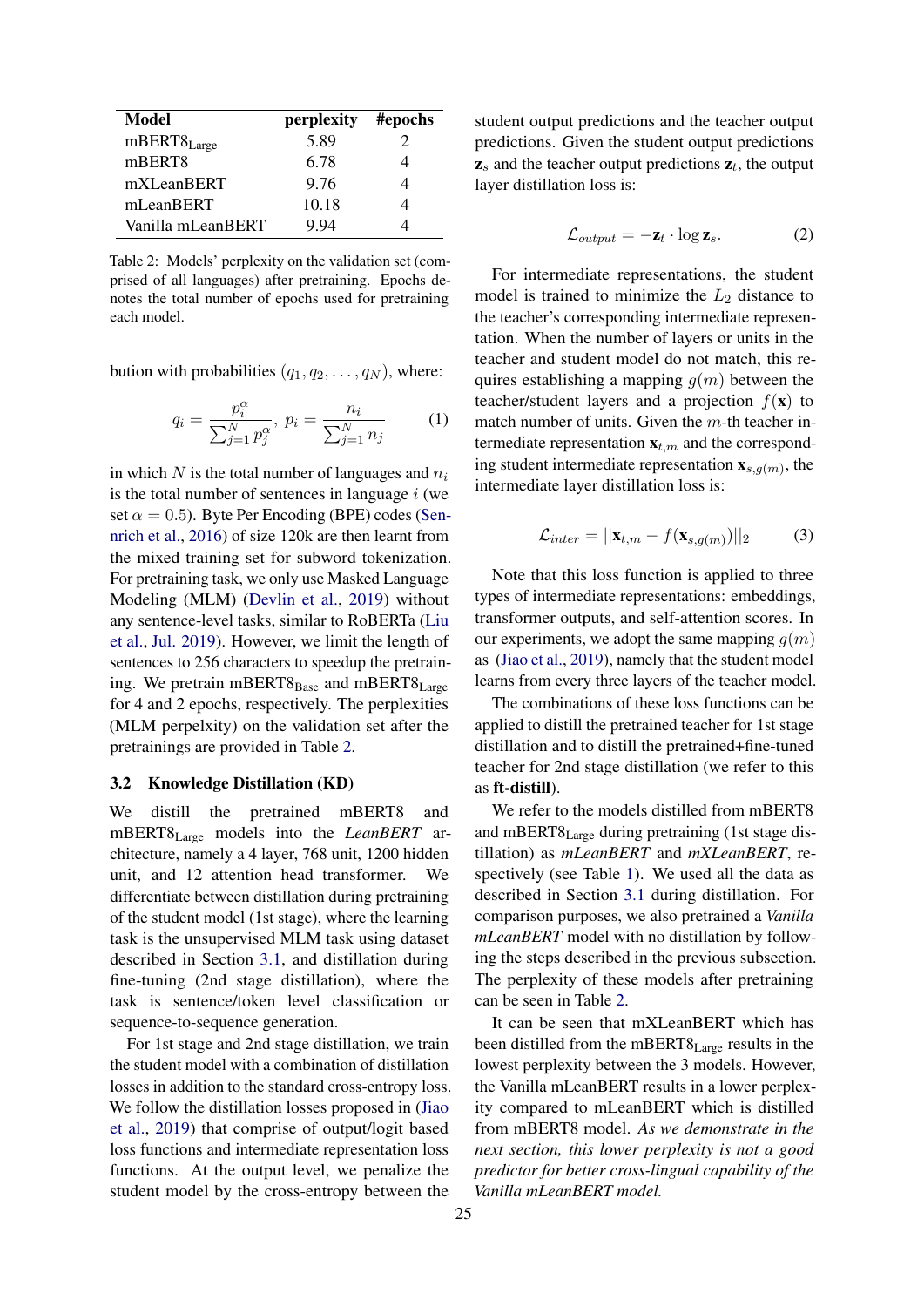<span id="page-4-0"></span>

| Corpus      | Task                    | Train   | $\bf  Dev $ | <b>Test</b>  | <b>Metric</b>      |
|-------------|-------------------------|---------|-------------|--------------|--------------------|
| <b>XNLI</b> | Classification          | 392,702 | 2.490       | 5,010        | Acc.               |
| PAWS-X      | Classification          | 49,401  | 2.000       | 2,000        | Acc.               |
| Wikiann     | <b>NER</b>              | 19.999  | 9.999       | 999-9,999    | F1                 |
| MultiATIS++ | <b>IC/NER</b>           | 4,488   | 490         | $\sim 900$   | <b>Exact Match</b> |
| mTOP        | <b>Semantic Parsing</b> | 15.667  | 1.527       | $\sim$ 3,000 | Exact Match        |

<span id="page-4-4"></span>

| Model                             | XNLI  | <b>PAWS-X</b> | Wikiann | MultiATIS++ | mTOP  |
|-----------------------------------|-------|---------------|---------|-------------|-------|
| $mBERT8_{Large}$                  | 82.49 | 92.73         | 84.21   | 87.53       | 82.24 |
| mBERT8                            | 81.67 | 91.68         | 83.46   | 87.98       | 82.09 |
| mBERT                             | 81.36 | 93.4          | 84.85   | 88.12       | 81.8  |
| Vanilla mLeanBERT                 | 77.47 | 85.22         | 80.47   | 87.34       | 80.26 |
| KD during pretraining (1st stage) |       |               |         |             |       |
| mLeanBERT                         | 77.23 | 84.21         | 79.92   | 86.59       | 79.85 |
| mXLeanBERT                        | 78.91 | 88.58         | 80.76   | 87.42       | 81.24 |
| KD during fine-tuning (2nd stage) |       |               |         |             |       |
| mLeanBERT (ft-distill)            | 77.13 | 87.93         | 80.28   | 86.17       | 79.77 |
| Vanilla mLeanBERT (ft-distill)    | 77.68 | 85.73         | 80.63   | 86.75       | 80.44 |

Table 3: Characteristics of the datasets.

Table 4: Results on English test set (averaged over 4 seed runs). All models are fine-tuned only on English training data. Bold numbers denote the best score across all LeanBERT sized models.

## 4 Experimental Results

### <span id="page-4-3"></span>4.1 Data

We evaluate our models on multiple tasks (summarized in Table [3\)](#page-4-0). We limited our experimentation to these datasets due to the sheer number of required experimentation (9 models, 5 task, and 4 seeds).

XNLI is a Cross-Lingual Natural Language Inference task that asks whether a premise sentence entails, contradicts, or is neutral toward a hypothesis [\(Conneau et al.,](#page-8-9) [2018\)](#page-8-9).

PAWS-X requires the model to determine whether two sentences are paraphrase of each other [\(Zhang](#page-9-20) [et al.,](#page-9-20) [2019;](#page-9-20) [Yang et al.,](#page-9-21) [2019a\)](#page-9-21). We obtained the data using XTREME repository code [\(Hu et al.,](#page-8-20) [2020\)](#page-8-20). However, we downloaded the test sets di-rectly.<sup>[1](#page-4-1)</sup>

Wikiann is a Name Entity Recognition dataset (NER). The data is extracted from Wikipedia in which name entities are tagged as LOC, PER, and ORG [\(Pan et al.,](#page-9-22) [2017\)](#page-9-22). As in PAWS-X, we obtained the data through XTREME repository but downloaded test sets directly [\(Pan et al.,](#page-9-22) [2017\)](#page-9-22).

MultiATIS++ is a Natural Language Understanding (NLU) dataset that requires the model to detect the *intent* of an utterance as well as the related *slots*. It is an extension to MultiATIS dataset [\(Upad](#page-9-23)[hyay et al.,](#page-9-23) [2018\)](#page-9-23) to Spanish, German, Chinese, Japanese, Portuguese, and French languages in addition to English, Hindi, and Turkish [\(Xu et al.,](#page-9-24)  $2020$  $2020$ <sup>2</sup>

mTOP is a multilingual Task Oriented Parsing dataset that covers English, German, French, Spanish, Hindi, and Thai languages [\(Li et al.,](#page-8-21) [2020a\)](#page-8-21).

# 4.2 Models

We consider models in Table [1](#page-2-0) as introduced in Section [3](#page-2-2) and fine-tune them only on the English training data for the tasks described in Section [4.1.](#page-4-3) Besides these models, we also consider distillation during fine-tuning for mLeanBERT and Vanilla mLeanBERT. In all distillations during fine-tuning,

<span id="page-4-1"></span> $1$ XTREME code does not download test set on purpose to keep them private for its leaderboard. Although, the test sets are available directly from their original source [\(Zhang et al.,](#page-9-20) [2019;](#page-9-20) [Yang et al.,](#page-9-21) [2019a\)](#page-9-21).

<span id="page-4-2"></span><sup>&</sup>lt;sup>2</sup>We noticed that in the test sets of MultiATIS++ there are a few utterances for which number of tags do not match the number of tokens. We removed those instances from the test sets.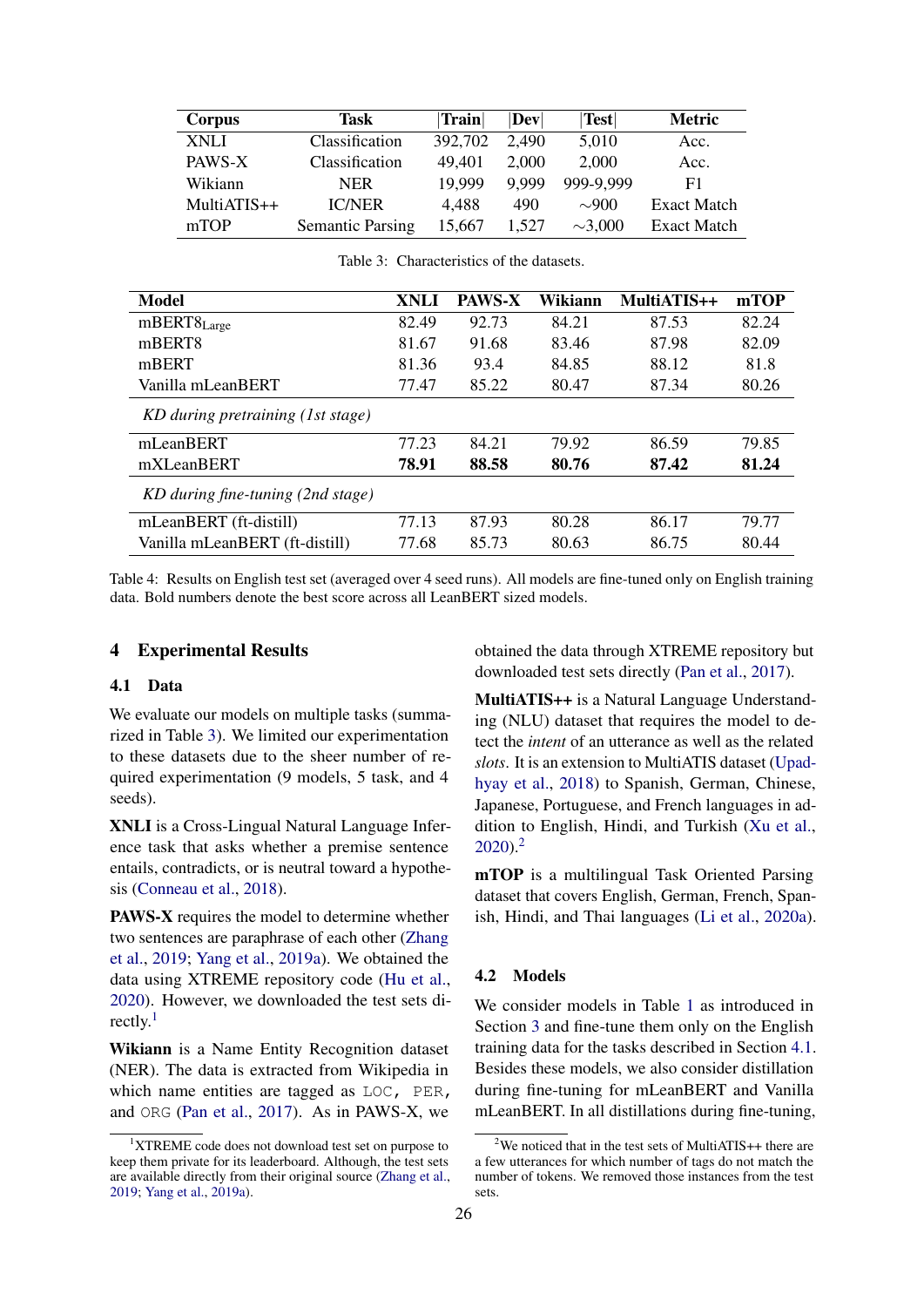<span id="page-5-0"></span>

| Model                             | <b>XNLI</b> | <b>PAWS-X</b> | Wikiann | MultiATIS++ | mTOP  |
|-----------------------------------|-------------|---------------|---------|-------------|-------|
| $mBERT8_{Large}$                  | 72.61       | 85.69         | 77.88   | 46.25       | 37.41 |
| mBERT <sub>8</sub>                | 70.31       | 83.47         | 76.73   | 45.42       | 34.60 |
| mBERT                             | 67.54       | 85.18         | 77.33   | 35.24       | 25.80 |
| Vanilla mLeanBERT                 | 64.53       | 74.06         | 71.30   | 34.06       | 23.74 |
| KD during pretraining (1st stage) |             |               |         |             |       |
| mLeanBERT                         | 66.09       | 75.07         | 71.48   | 37.58       | 25.96 |
| mXLeanBERT                        | 67.69       | 80.26         | 71.17   | 37.05       | 28.01 |
| KD during fine-tuning (2nd stage) |             |               |         |             |       |
| mLeanBERT (ft-distill)            | 65.52       | 77.98         | 71.62   | 36.79       | 25.33 |
| Vanilla mLeanBERT (ft-distill)    | 64.97       | 74.76         | 71.57   | 34.01       | 24.15 |

Table 5: Average zero-shot results across selected languages (averaged over 4 seed runs). All models are fine-tuned only on English training data. Bold numbers denote the best score across all LeanBERT sized models.

we use mBERT8 as the teacher. For these experiments, the teacher is fine-tuned on the English training data for the task and the same data is used for distillation.

#### 4.3 Experimentations Setup

For all of the tasks except mTOP, we followed the original BERT paper [\(Devlin et al.,](#page-8-1) [2019\)](#page-8-1) and finetuned the encoder on the downstream task with additional output blocks. We also *kept the embedding layers frozen* to prevent the change only in subset of subwords that appear in the training data.

For mTOP, we followed [\(Rongali et al.,](#page-9-25) [2020\)](#page-9-25) and fine-tuned a seq2seq model with pointers which has been shown to achieve state-of-the-art results on TOP dataset [\(Gupta et al.,](#page-8-22) [2018\)](#page-8-22). In all experiments, we used the pretrained encoders but randomly initialized a 3-layer decoder with the same hidden dimension and number of heads as the encoder. The feedforward layers in the decoder have the dimension of 512. As in all of the other experiments, we kept the encoder embedding layers frozen during fine-tuning.

#### 4.4 Key Findings

The results on the English test sets and the average zero-shot performance across different languages can be seen in Tables [4](#page-4-4) and [5,](#page-5-0) respectively. Per language performance of different models on XNLI, PAWS-X, Wikiann, MutiATIS++, and mTOP can be seen in Tables [6,](#page-6-0) [7,](#page-6-1) [8,](#page-6-2) [9](#page-7-0)[,10,](#page-7-1) respectively.

The following subsections describe the key findings from these results.

# 4.4.1 Stage 1 Distillation is Effective for Multilingual Models

It has been previously demonstrated by [\(Jiao et al.,](#page-8-6) [2019\)](#page-8-6) that stage 1 distillation is effective in improving performance in monolingual settings. We confirm this finding in our experiments by comparing mBERT8, mLeanBERT, and Vanilla mLean-BERT performances on English test sets in Table [4.](#page-4-4) Our new finding, however, is that as can be seen in Table [5,](#page-5-0) mLeanBERT outperforms Vanilla mLeanBERT in all the tasks in zero-shot setting as well. In particular mLeanBERT outperforms Vanilla mLeanBERT on all the tasks in zeroshot setting (by more that  $9\%$  on MultiATIS++ and mTOP).

Moreover, by comparing mBERT8 and mLean-BERT performances, we can see that despite being 5 times smaller, mLeanBERT performance degrades only by 5.74%, 8.87%, 4.43%, 1.6%, and 2.8% on English test set and by 6.00%, 10.06%, 6.84%, 17.26%, and 24.97% in zero-shot performance on XNLI, PAWS-X, Wikiann, MultiATIS++, and mTOP tasks, respectively. We observe that performance degradation in zero-shot performance is greater than on English which emphasizes the challenges in multilingual distillation.

# 4.4.2 Stage 2 Distillation Can Hurt Zero-shot Cross-lingual Performance

Another important observation from our experimental results is that in contrast to previous ob-servations by [\(Jiao et al.,](#page-8-6) [2019\)](#page-8-6) in the monolingual case, 2nd stage distillation may hurt zeroshot cross-lingual performance. In particular, although as can be seen in Tables [4](#page-4-4) and [5](#page-5-0) ft-distill im-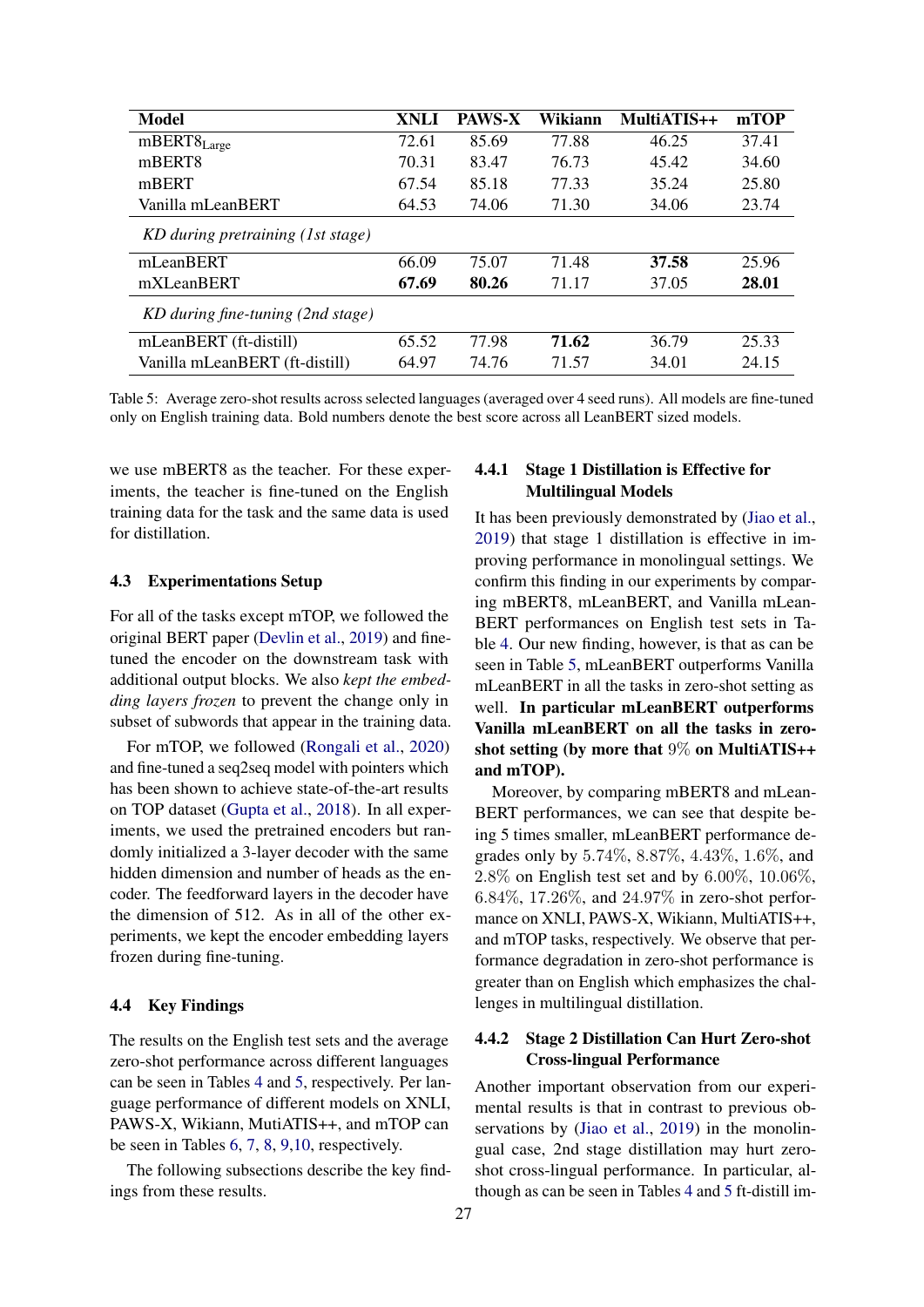<span id="page-6-0"></span>

| Model                             | en    | fr    | de    | <b>es</b> | hi    |
|-----------------------------------|-------|-------|-------|-----------|-------|
| $mBERT8_{Large}$                  | 82.49 | 75.71 | 73.48 | 76.19     | 65.07 |
| mBERT <sub>8</sub>                | 81.67 | 73.32 | 70.70 | 74.94     | 62.28 |
| mBERT                             | 81.36 | 70.32 | 67.94 | 73.07     | 58.82 |
| Vanilla mLeanBERT                 | 77.47 | 67.80 | 65.01 | 68.91     | 56.4  |
| KD during pretraining (1st stage) |       |       |       |           |       |
| mLeanBERT                         | 77.23 | 68.79 | 66.41 | 70.25     | 58.91 |
| mXLeanBERT                        | 78.90 | 70.37 | 67.85 | 71.51     | 61.04 |
| KD during fine-tuning (2nd stage) |       |       |       |           |       |
| mLeanBERT (ft-distill)            | 77.13 | 68.85 | 66.15 | 69.37     | 57.71 |
| Vanilla mLeanBERT (ft-distill)    | 77.68 | 68.15 | 65.60 | 68.92     | 57.23 |

<span id="page-6-1"></span>Table 6: XNLI results (accuracy) per language (averaged over 4 seed runs). All models are fine-tuned only on English training data. Bold numbers denote the best score across all LeanBERT sized models.

| Model                             | en    | fr    | de    | es    | ja*   |
|-----------------------------------|-------|-------|-------|-------|-------|
| $mBERT8_{Large}$                  | 92.95 | 86.15 | 85.65 | 85.85 | 66.8  |
| mBERT8                            | 91.55 | 84.8  | 83.65 | 85.05 | 62.1  |
| mBERT                             | 93.4  | 85.35 | 84.35 | 85.85 | 71.8  |
| Vanilla mLeanBERT                 | 82.9  | 74.43 | 73.21 | 74.55 | 59.18 |
| KD during pretraining (1st stage) |       |       |       |       |       |
| mLeanBERT                         | 84.21 | 75.53 | 73.9  | 75.77 | 60.77 |
| mXLeanBERT                        | 88.58 | 80.52 | 78.67 | 81.6  | 63    |
| KD during fine-tuning (2nd stage) |       |       |       |       |       |
| mLeanBERT (ft-distill)            | 87.93 | 78.55 | 76.66 | 78.75 | 61.22 |
| Vanilla mLeanBERT (ft-distill)    | 85.73 | 75.22 | 73.78 | 75.28 | 61.02 |

Table 7: PAWS-X results (accuracy) per language (averaged over 4 seed runs). All models are fine-tuned only on English training data. Bold numbers denote the best score across all LeanBERT sized models.\*Results on Japanese test set are not included in the average zero-shot performance presented in Table [5.](#page-5-0) The main reason for that is that the tokenizer we used for Japanese is incompatible with PAWS-X data describing the degradation in accuracy compared to the public mBERT.

<span id="page-6-2"></span>

| Model                             | en    | fr    | de    | es    | pt    | it    | hi    |
|-----------------------------------|-------|-------|-------|-------|-------|-------|-------|
| $mBERT8_{Large}$                  | 84.21 | 79.65 | 79.06 | 75.20 | 80.01 | 79.82 | 73.56 |
| mBERT8                            | 83.47 | 78.06 | 78.48 | 76.90 | 79.37 | 78.79 | 68.77 |
| mBERT                             | 84.85 | 80    | 78.18 | 74.17 | 81.42 | 80.89 | 61.81 |
| Vanilla mLeanBERT                 | 80.47 | 73.46 | 73.47 | 73.81 | 73.82 | 74.38 | 58.9  |
| KD during pretraining (1st stage) |       |       |       |       |       |       |       |
| mLeanBERT                         | 79.92 | 73.33 | 72.13 | 70.58 | 75.02 | 72.98 | 64.89 |
| mXLeanBERT                        | 80.76 | 72.24 | 73.00 | 69.23 | 74.54 | 74.17 | 63.87 |
| KD during fine-tuning (2nd stage) |       |       |       |       |       |       |       |
| mLeanBERT (ft-distill)            | 80.28 | 73.34 | 72.15 | 70.64 | 75.00 | 72.93 | 65.67 |
| Vanilla mLeanBERT (ft-distill)    | 80.63 | 73.25 | 73.90 | 73.98 | 74.29 | 74.81 | 59.2  |

Table 8: Wikiann results (F1 scores) per language (averaged over 4 seed runs). All models are fine-tuned only on English training data. Bold numbers denote the best score across all LeanBERT sized models.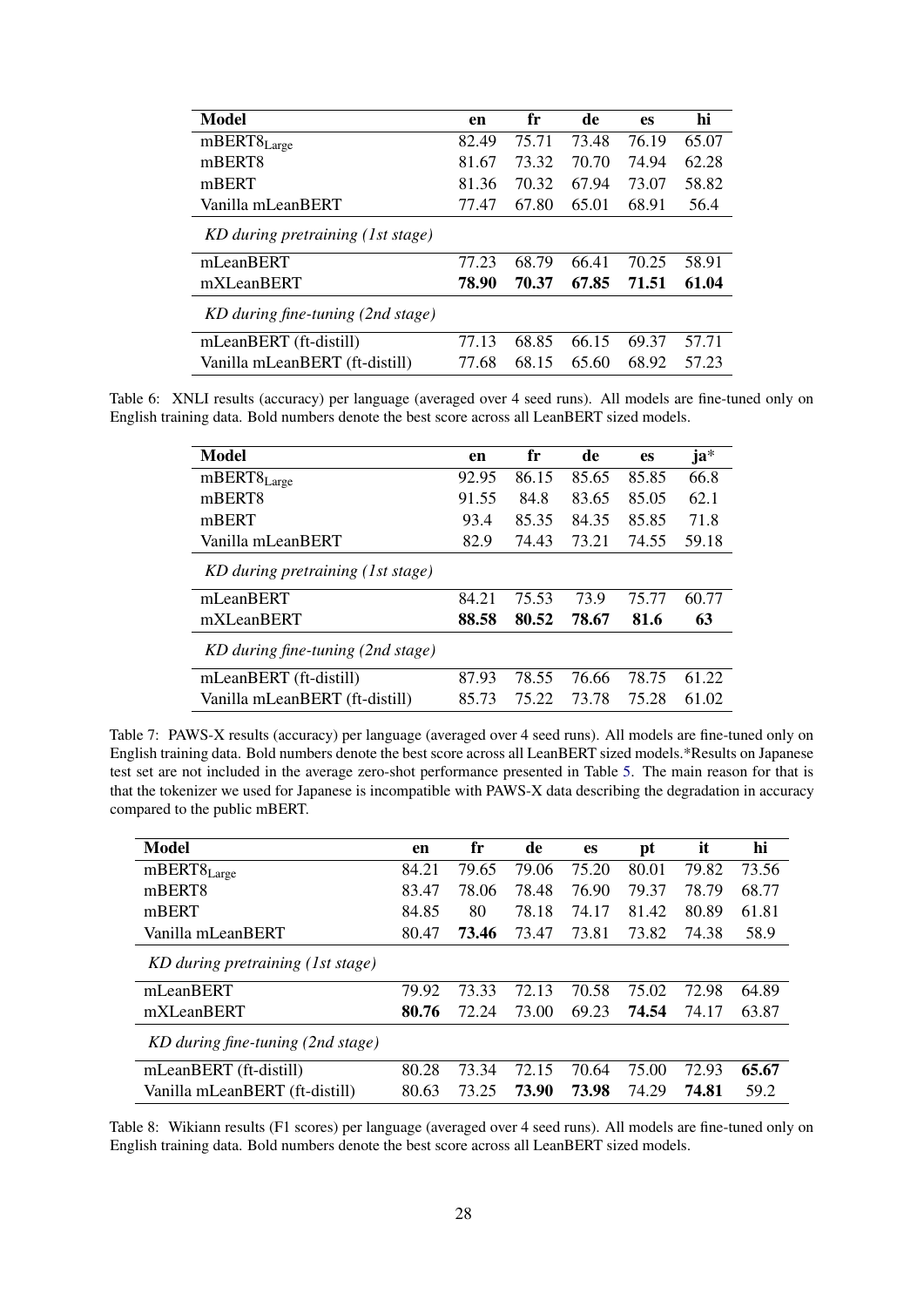<span id="page-7-0"></span>

| Model                             | en    | fr    | de    | <b>es</b> | pt    | hi    |
|-----------------------------------|-------|-------|-------|-----------|-------|-------|
| $mBERT8_{Large}$                  | 87.54 | 62.04 | 61.97 | 53.29     | 45.59 | 8.42  |
| mBERT <sub>8</sub>                | 87.99 | 59.98 | 59.77 | 51.32     | 41.84 | 14.18 |
| mBERT                             | 88.12 | 44.37 | 35.87 | 43.78     | 35.76 | 16.46 |
| Vanilla mLeanBERT                 | 87.35 | 45.23 | 45.10 | 41.79     | 37.5  | 3.39  |
| KD during pretraining (1st stage) |       |       |       |           |       |       |
| mLeanBERT                         | 86.59 | 48.13 | 53    | 39.73     | 41.36 | 5.71  |
| mXLeanBERT                        | 87.43 | 52.81 | 41.14 | 43.53     | 41.20 | 6.58  |
| KD during fine-tuning (2nd stage) |       |       |       |           |       |       |
| mLeanBERT (ft-distill)            | 86.17 | 47.09 | 51.97 | 38.75     | 40.5  | 5.62  |
| Vanilla mLeanBERT (ft-distill)    | 86.76 | 44.16 | 44.70 | 40.56     | 37.70 | 2.97  |

<span id="page-7-1"></span>Table 9: MultiATIS++ results (Exact Match) per language (averaged over 4 seed runs). All models are fine-tuned only on English training data. Bold numbers denote the best score across all LeanBERT sized models.

| en    | fr    | de    | es    | hi    |
|-------|-------|-------|-------|-------|
| 82.25 | 47.34 | 40.80 | 43.12 | 18.42 |
| 82.10 | 46.98 | 36.07 | 39.72 | 15.65 |
| 81.8  | 34.85 | 28.43 | 34.75 | 5.2   |
| 80.26 | 33.34 | 24.32 | 31.98 | 5.36  |
|       |       |       |       |       |
| 79.85 | 34.95 | 26.59 | 33.48 | 8.86  |
| 81.24 | 37.85 | 30.43 | 33.15 | 10.61 |
|       |       |       |       |       |
| 79.77 | 33.71 | 26.99 | 32.4  | 8.25  |
| 80.45 | 33.50 | 24.79 | 33.09 | 5.24  |
|       |       |       |       |       |

Table 10: mTOP results (Exact Match) per language (averaged over 4 seed runs). All models are fine-tuned only on English training data. Bold numbers denote the best score across all LeanBERT sized models.

proves Vanilla LeanBERT performance (except on MultiATIS++), ft-distill *degrades* zero-shot performance of mLeanBERT by 0.86%, 2.1%, and 2.43% on XNLI, MultiATIS++, and mTOP, respectively (see Table [5\)](#page-5-0).

These mixed results demonstrate that 2nd stage fine-tuning cannot be reliably used to improve cross-lingual performance of multilingual models. We hypothesize that 2nd stage fine-tuning makes multilingual models to overfit to the source language resulting in degradation in cross-lingual performance (i.e., catastrophic forgetting).

# 4.4.3 Distilling a Larger Model Results in a Stronger Distilled Model

Finally, as has been previously observed by [\(Li](#page-8-5) [et al.,](#page-8-5) [2020b\)](#page-8-5) in the network pruning context, compressing larger models to the same size results in stronger compressed models. Our results demonstrate the same performance gain both on the English test set and in the zero-shot setting when distilling from BERT8<sub>Large</sub>.

As can be seen in Table [4,](#page-4-4) mXLeanBERT performs better than mLeanBERT on all the tasks on English test sets (outperforming it by 5.2% on PAWS-X). For zero-shot cross-lingual performance, we also observe the same trend in Table [5.](#page-5-0) This time mXLeanBERT outperforms mLeanBERT by 6.46% on zero-shot cross-lingual performance on PAWS-X and by 7.31% on mTOP. On Wikiann and MultiATIS++ the two models provide a very similar performance (which can be due to instability of exact match metric for NER).

Based on the three observations, we observe that when it comes to distilling multilingual models, pretraining a larger model and then distilling it results in the best distilled multilingual model.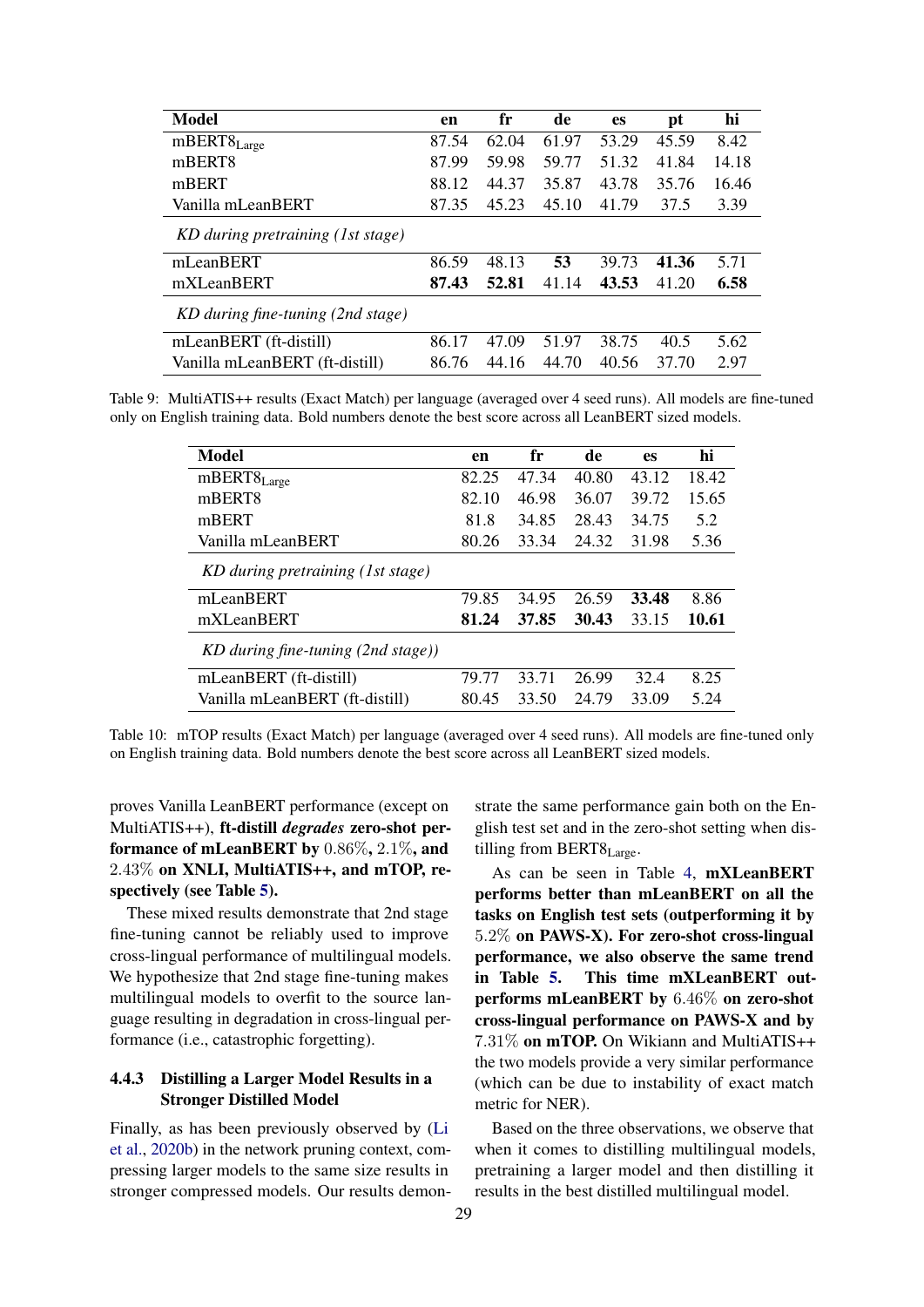## 5 Conclusion

In this work, we applied state-of-the-art knowledge distillation methods on multilingual BERT encoders and demonstrated that distillation during pretraining is as effective in multilingual setting. However, in contradiction to previous observations in monolingual settings, we demonstrated that distillation during fine-tuning may degrade zero-shot cross-lingual performance. When it comes to multilingual distillation, we showed that pretraining a larger model and then distilling it results in the best performing distilled model.

### References

- <span id="page-8-16"></span>Gustavo Aguilar, Y. Ling, Y. Zhang, B. Yao, Xing Fan, and Edward Guo. 2020. Knowledge distillation from internal representations. In *Proc. AAAI'20*.
- <span id="page-8-11"></span>Mikel Artetxe, Sebastian Ruder, and Dani Yogatama. 2020. On the cross-lingual transferability of monolingual representations. In *Proc. ACL'20*.
- <span id="page-8-10"></span>Mikel Artetxe and Holger Schwenk. 2019. Massively multilingual sentence embeddings for zeroshot cross-lingual transfer and beyond. *TACL*, 7:597–610.
- <span id="page-8-13"></span>Jimmy Ba and Rich Caruana. 2014. Do deep nets really need to be deep? In *Proc. NeurIPS'14*.
- <span id="page-8-17"></span>Ciprian Chelba, Tomas Mikolov, Mike Schuster, Qi Ge, Thorsten Brants, Phillipp Koehn, and Tony Robinson. 2014. One billion word benchmark for measuring progress in statistical language modeling. In *Proc. Interspeech'14*.
- <span id="page-8-2"></span>Alexis Conneau, Kartikay Khandelwal, Naman Goyal, Vishrav Chaudhary, Guillaume Wenzek, Francisco Guzman, Edouard Grave, Myle Ott, Luke Zettle- ´ moyer, and Veselin Stoyanov. 2020. Unsupervised cross-lingual representation learning at scale. In *Proc. ACL'20*.
- <span id="page-8-18"></span>Alexis Conneau and Guillaume Lample. 2019. Crosslingual language model pretraining. In *Proc. NeurIPS'19*.
- <span id="page-8-9"></span>Alexis Conneau, Ruty Rinott, Guillaume Lample, Adina Williams, Samuel Bowman, Holger Schwenk, and Veselin Stoyanov. 2018. XNLI: Evaluating cross-lingual sentence representations. In *Proc. EMNLP'18*.
- <span id="page-8-1"></span>Jacob Devlin, Ming-Wei Chang, Kenton Lee, and Kristina Toutanova. 2019. BERT: Pre-training of deep bidirectional transformers for language understanding. In *Proc. NAACL'19*.
- <span id="page-8-22"></span>Sonal Gupta, Rushin Shah, Mrinal Mohit, Anuj Kumar, and Mike Lewis. 2018. Semantic parsing for

task oriented dialog using hierarchical representations. In *Proc. EMNLP'18*.

- <span id="page-8-4"></span>Geoffrey Hinton, Oriol Vinyals, and Jeff Dean. 2015. Distilling the knowledge in a neural network. *arXiv:1503.02531*.
- <span id="page-8-20"></span>Junjie Hu, Sebastian Ruder, Aditya Siddhant, Graham Neubig, Orhan Firat, and Melvin Johnson. 2020. XTREME: A massively multilingual multitask benchmark for evaluating cross-lingual generalization. *arXiv:2003.11080*.
- <span id="page-8-6"></span>Xiaoqi Jiao, Yichun Yin, Lifeng Shang, Xin Jiang, Xiao Chen, Linlin Li, Fang Wang, and Qun Liu. 2019. Tinybert: Distilling bert for natural language understanding. *arXiv:1909.10351*.
- <span id="page-8-15"></span>Xiao Jin, Baoyun Peng, Yichao Wu, Yu Liu, Jiaheng Liu, Ding Liang, Junjie Yan, and Xiaolin Hu. 2019. Knowledge distillation via route constrained optimization. In *Proc. IEEE ICCV'19*.
- <span id="page-8-14"></span>Yoon Kim and Alexander M Rush. 2016. Sequencelevel knowledge distillation. In *Proc. EMNLP'16*.
- <span id="page-8-8"></span>Guillaume Lample, Alexis Conneau, Marc'Aurelio Ranzato, Ludovic Denoyer, and Hervé Jégou. 2018. Word translation without parallel data. In *Proc. ICLR'18*.
- <span id="page-8-12"></span>Anne Lauscher, Vinit Ravishankar, Ivan Vulic, and ´ Goran Glavaš. 2020. From zero to hero: On the limitations of zero-shot language transfer with multilingual Transformers. In *Proc. EMNLP'20*.
- <span id="page-8-21"></span>Haoran Li, Abhinav Arora, Shuohui Chen, Anchit Gupta, Sonal Gupta, and Yashar Mehdad. 2020a. MTOP: A comprehensive multilingual task-oriented semantic parsing benchmark. *arXiv:2008.09335*.
- <span id="page-8-5"></span>Zhuohan Li, Eric Wallace, Sheng Shen, Kevin Lin, Kurt Keutzer, Dan Klein, and Joseph E Gonzalez. 2020b. Train large, then compress: Rethinking model size for efficient training and inference of transformers. *arXiv:2002.11794*.
- <span id="page-8-19"></span>Yinhan Liu, Myle Ott, Naman Goyal, Jingfei Du, Mandar Joshi, Danqi Chen, Omer Levy, Mike Lewis, Luke Zettlemoyer, and Veselin Stoyanov. Jul. 2019. Roberta: A robustly optimized bert pretraining approach. *arXiv:1907.11692*.
- <span id="page-8-7"></span>Tomas Mikolov, Quoc V Le, and Ilya Sutskever. 2013a. Exploiting similarities among languages for machine translation. *arXiv:1309.4168*.
- <span id="page-8-0"></span>Tomas Mikolov, Ilya Sutskever, Kai Chen, Greg S Corrado, and Jeff Dean. 2013b. Distributed representations of words and phrases and their compositionality. In *Proc. NeurIPS'13*.
- <span id="page-8-3"></span>Subhabrata Mukherjee and Ahmed Hassan Awadallah. 2020. Xtremedistil: Multi-stage distillation for massive multilingual models. In *Proc. ACL'20*.